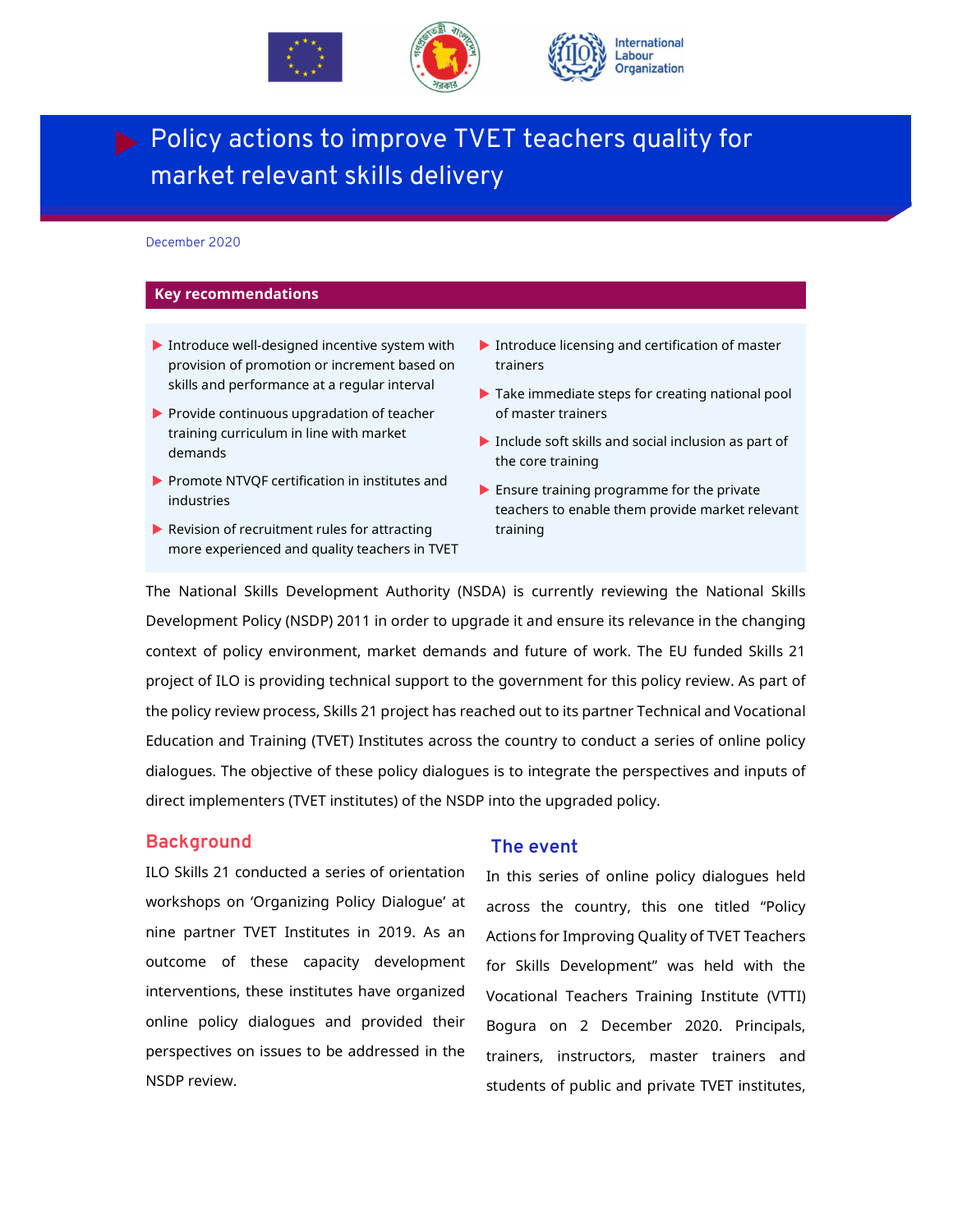and industry representatives participated in the dialogue.

## **The discussion**

The policy dialogue brought out different issues relevant to the NSDP from the perspective of improving the quality of TVET teachers, trainers, instructors and master trainers for skills development. Since VTTI is a teachers' training institute, the participants highlighted specific issues relating to the development of quality TVET teachers that can be addressed through NSDP. The issues ranged from motivation of and incentive for TVET teachers, challenges in teacher recruitment process, modernization of teacher training curriculum, importance of NTVQF certification, gaps in CBT&A and RPL training for instructors, master trainer development, engagement with industries, soft skills development; to the development of private sector TVET teachers.

NSDP 2011 emphasized on developing a welltrained cadre of instructors and trainers with necessary up-to-date technical skills. A system of recognition and reward for them should also be emphasised in the policy. Despite having these provisions in the policy, TVET sector could not attract many towards teaching profession and most of the existing teachers are not motivated enough either. Participants identified lack of motivation and the poor status of this profession as the underlying reasons. As teachers are the main drivers for developing skilled workforce, **well-designed incentive system** has been suggested for attracting skilled professionals into teaching.

Lack of teachers is another major challenge for TVET sector. Recruitment rules for TVET teachers do not reflect any longer term vision for teachers. Acute shortage of teachers in TVET institutes also puts

huge pressure on existing workforce. Combined with motivational factors, such pressure also deteriorates the teaching quality in TVET. **Revision of recruitment rules** to make National Skill Certification as industry experience would immensely improve the quality of market relevant skills delivery. **Promotion or increment based on skills and performance at a regular interval** is another important recommendation for policy reform.

Curriculum change is a continuous process to keep the pace of changing skills demand and to reduce the skills mismatch. Existing teacher training curriculum has not been updated for a long time. Participants of the policy dialogue suggested for continuous upgradation of teachers' training curriculum according to the demand of job market and technological changes. COVID-19 has proved that distance and online teaching-learning is possible. However, TVET teachers were not fully prepared for this change in the mode of teachinglearning. Use of digital means should be included in the training curriculum. Soft skills and mental health should also be embedded. Hence, participants has recommended the **provision of continuous upgradation of teacher training curriculum** with the change of job market and technology in the revised policy.

- *An ideal teacher is one who can prepare his/ her students for future job market using presently available technology*. *For this, teachers need advanced training which is only possible through an advanced training curriculum.* 
	- Md. Manowar Hossain / Instructor / Technical School and College, Manikgonj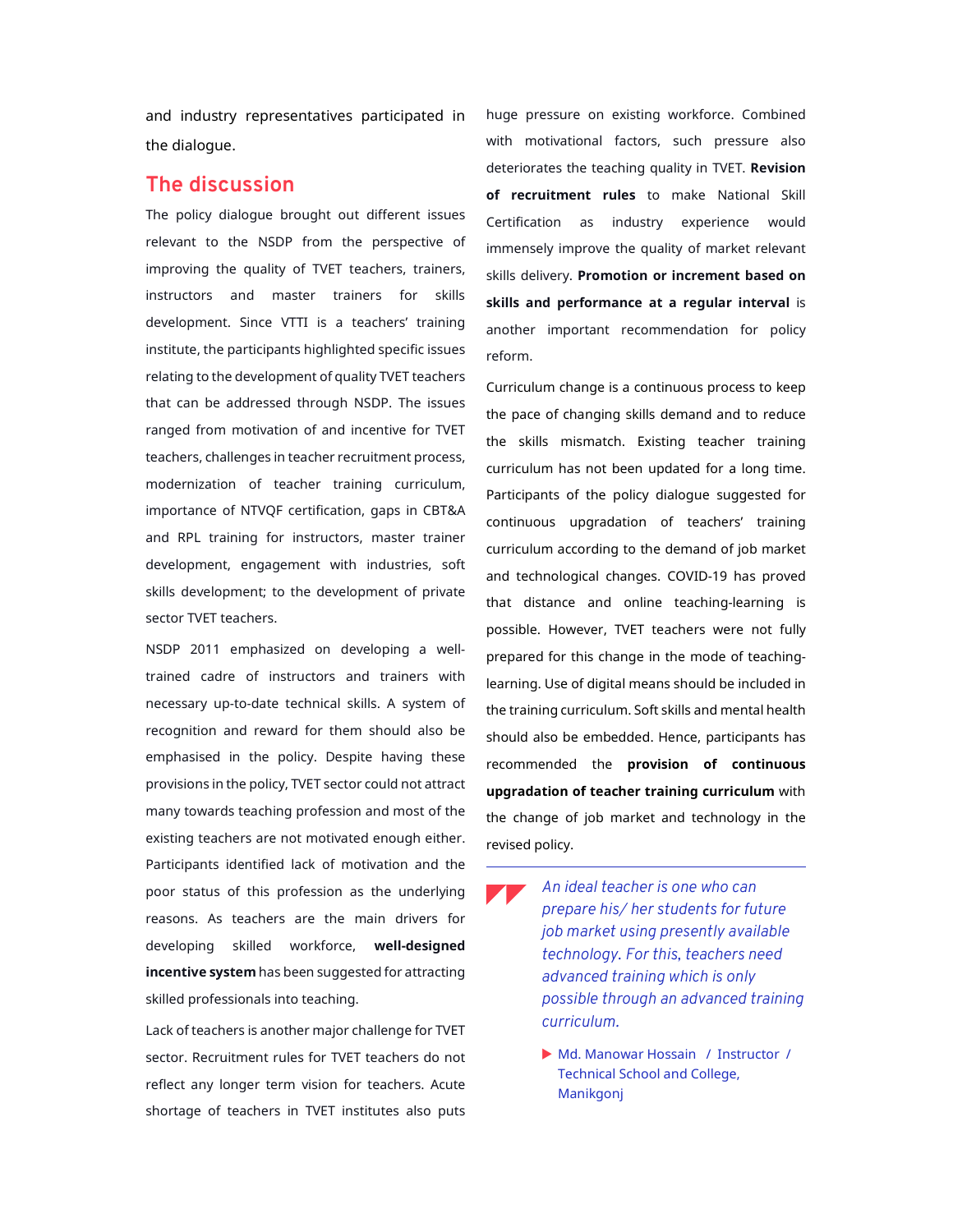NSDP 2011 clearly mentions about NTVQF certification for all trainers and instructors. However, there's a long way to go to achieve this milestone. Currently, NTVQF certified trainers and instructors do not see a value of this certification as this is recognized by neither the institute heads nor the industries. There is no difference in performance recognition or benefits between a certified and noncertified trainer/instructor. Participants also think the duration of skills training under NTVQF system is not enough. Claiming NTVQF as a very valuable skill training, participants has recommended **promotion of NTVQF certification by the institutes and industries** through the revised policy. Similar observation came for the training of trainers and instructors on CBT&A and RPL delivery which needs recognition, proper valuation and longer duration.

If the teacher is skilled, students will be skilled. For developing practical skill among students, teachers need to be more aware of the recent changes. When we go to industry, we see there are gaps. As teachers are not updated, we do not get updated training.

Korban Ali/ Student / VTTI Bogura

 Creating a national pool of certified master trainer is mentioned in NSDP 2011. Unfortunately, there is no single certified master trainer yet in the country. Participants strongly recommended to **take immediate steps to develop certified master trainers**. They also mentioned about the crucial role of BTEB in this process to select the right candidate through proper assessment. **Licencing and certification of master trainers** is also recommended.

Engagement with industry came up as another major challenge in the dialogue. Teachers' regular visit to industries has been emphasized for the benefit of both teachers and students. Development of teachers' according to the changing technologies and machineries is important. Changes in curriculum according to industry demand was also emphasized by the participants. To make all this happen, participants recommended a **strong linkage and formal agreement between industry and institute for teacher development.** 

Communications skill was discussed as one of the key soft skills for trainers and instructors. However, this is missing in the current set up and skills eco system. Along with soft skills, participants prioritised inclusive attitude among teachers as policy recommendation. Hence, capacity building on **soft skills and awareness on inclusion has been suggested to include as core training** for teachers in the revised policy.

Capacity development of private TVET institute teachers was raised as another concern as those institutes significantly dominate in numbers. As the private institutes focus more on business, they do not emphasize on teachers' development. Private teachers also do not get any government training or facilities. Although NSDP 2011 mentions about giving opportunity to them to participate in professional development programmes, this has been never given any priority. Participants have recommended **special provision of capacity development programme for the private teachers under the supervision of government**.

TVET teachers are the main driver for developing skilled workforce for the country. Investing on teachers' development will bring good results not only for them but also for the country. Though NSDP